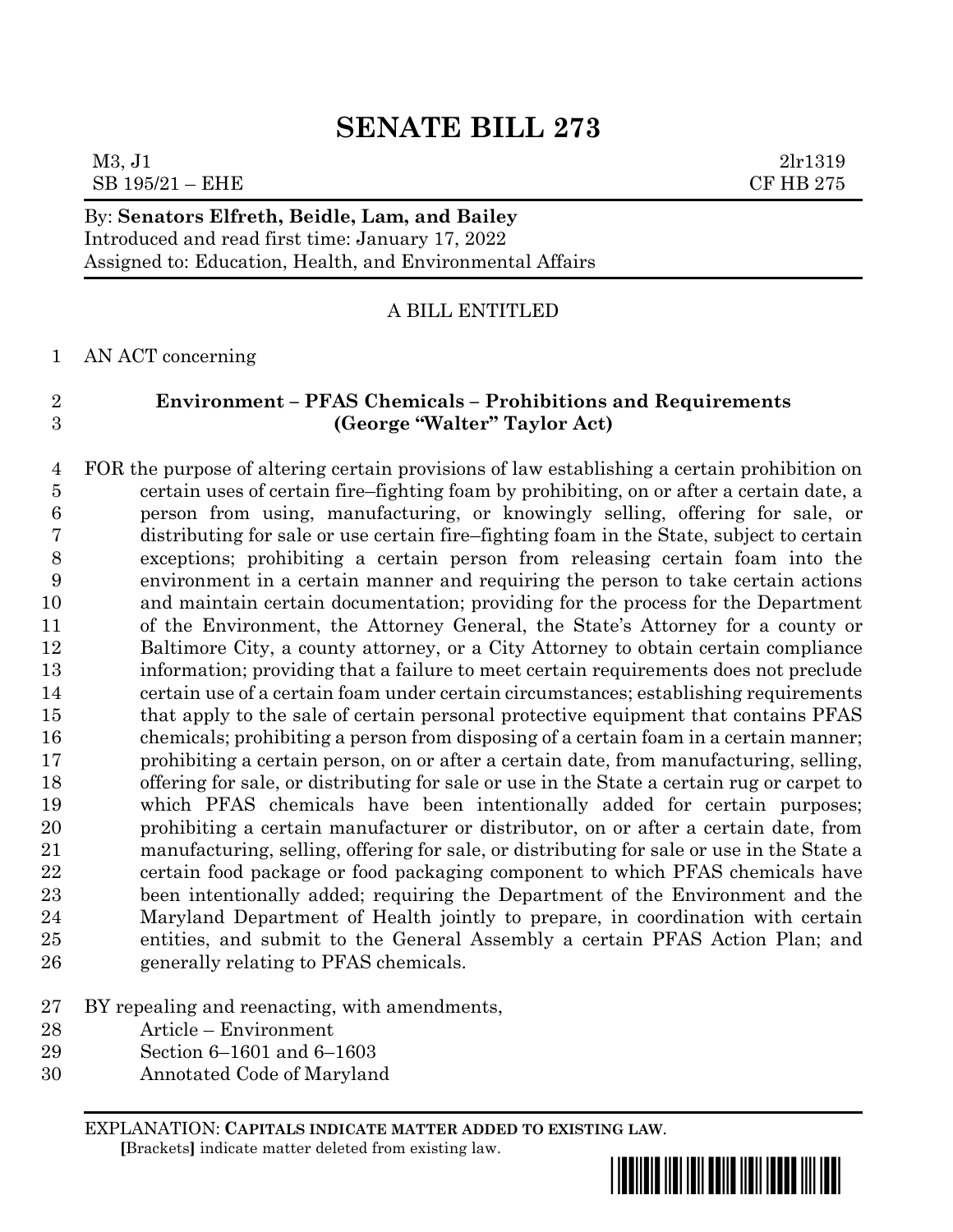| $\mathbf{1}$                                                   | (2013 Replacement Volume and 2021 Supplement)                                                                                                                                                                                                                          |  |  |
|----------------------------------------------------------------|------------------------------------------------------------------------------------------------------------------------------------------------------------------------------------------------------------------------------------------------------------------------|--|--|
| $\overline{2}$<br>$\boldsymbol{3}$<br>$\overline{4}$<br>5<br>6 | BY repealing<br>Article - Environment<br>Section 6-1602 and 6-1604<br>Annotated Code of Maryland<br>(2013 Replacement Volume and 2021 Supplement)                                                                                                                      |  |  |
| 7<br>$8\,$<br>9<br>10<br>11                                    | BY adding to<br>Article – Environment<br>Section 6-1602, 6-1604, and 6-1604.1<br>Annotated Code of Maryland<br>(2013 Replacement Volume and 2021 Supplement)                                                                                                           |  |  |
| 12<br>13<br>14<br>15<br>16                                     | BY repealing and reenacting, without amendments,<br>Article - Environment<br>Section 6-1605<br>Annotated Code of Maryland<br>(2013 Replacement Volume and 2021 Supplement)                                                                                             |  |  |
| 17<br>18<br>19<br>20<br>21                                     | BY repealing and reenacting, with amendments,<br>Article - Environment<br>Section $9-1901$ through $9-1905$<br>Annotated Code of Maryland<br>(2014 Replacement Volume and 2021 Supplement)                                                                             |  |  |
| 22<br>23                                                       | SECTION 1. BE IT ENACTED BY THE GENERAL ASSEMBLY OF MARYLAND,<br>That the Laws of Maryland read as follows:                                                                                                                                                            |  |  |
| 24                                                             | <b>Article - Environment</b>                                                                                                                                                                                                                                           |  |  |
| 25                                                             | $6 - 1601.$                                                                                                                                                                                                                                                            |  |  |
| 26                                                             | In this subtitle the following words have the meanings indicated.<br>(a)                                                                                                                                                                                               |  |  |
| 27<br>28                                                       | "Class B fire-fighting foam" OR "FOAM" means a foam designed for<br>(b)<br>flammable liquid fire.                                                                                                                                                                      |  |  |
| 29<br>30<br>31                                                 | "INTENTIONALLY ADDED" MEANS THE ACT OF DELIBERATELY USING A<br>(C)<br>CHEMICAL IN THE FORMATION OF A PRODUCT WHERE THE CHEMICAL'S CONTINUED<br>PRESENCE IS DESIRED IN THE PRODUCT TO PROVIDE A SPECIFIC CHARACTERISTIC.                                                |  |  |
| 32<br>33<br>34<br>35                                           | "PERSONAL PROTECTIVE EQUIPMENT" MEANS ITEMS DESIGNED,<br>(D)<br>INTENDED, OR MARKETED TO BE WORN BY FIRE-FIGHTING PERSONNEL IN THE<br>PERFORMANCE OF THEIR FIRE AND RESCUE ACTIVITIES, INCLUDING JACKETS,<br>PANTS, SHOES, GLOVES, HELMETS, AND RESPIRATORY EQUIPMENT. |  |  |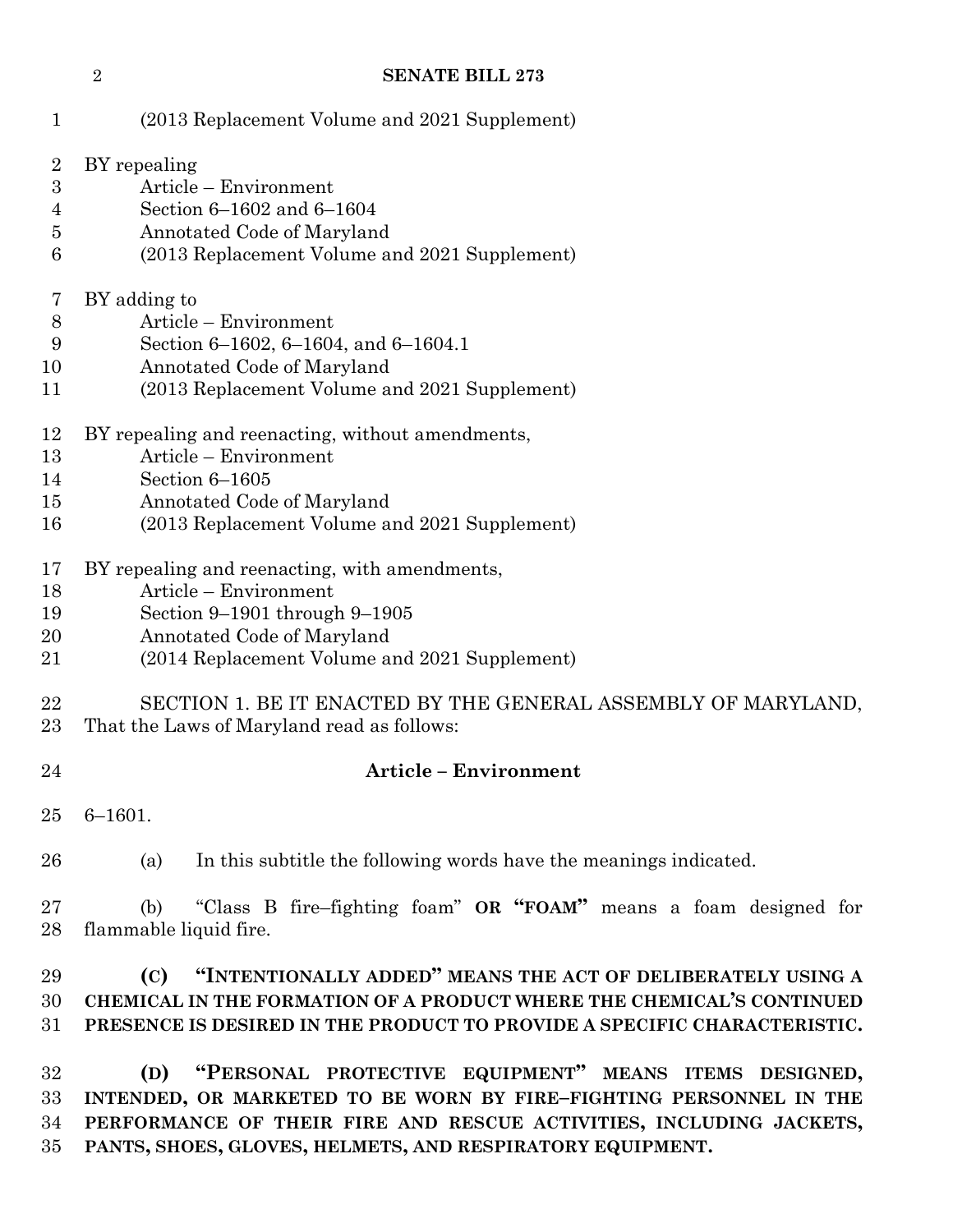**[**(c)**] (E)** "PFAS chemicals" means a class of fluorinated organic chemicals that**[**: (1) Contain**] CONTAIN** at least one fully fluorinated carbon atom, including perfluoroalkyl and polyfluoroalkyl substances**[**; and (2) Are designed to be fully functional in Class B fire–fighting foam formulations**]**. **(F) "RUG OR CARPET" MEANS A THICK FABRIC USED TO COVER A FLOOR, INCLUDING: (1) COMMERCIAL OR RESIDENTIAL BROADLOOM CARPET; AND (2) A PAD OR AN UNDERLAYMENT USED IN CONJUNCTION WITH A CARPET. [**6–1602. (a) This subtitle does not apply to fire–fighting foams used at the Baltimore–Washington International Thurgood Marshall Airport. (b) This subtitle does not restrict: (1) The manufacture, sale, or distribution of Class B fire–fighting foam that contains intentionally added PFAS chemicals; or (2) The discharge or other use of Class B fire–fighting foam that contains intentionally added PFAS chemicals in emergency fire–fighting or fire prevention operations.**] 6–1602. THE DEPARTMENT MAY ADOPT REGULATIONS TO CARRY OUT THIS SUBTITLE.** 6–1603. **(A) [**On or after October 1, 2021,**] EXCEPT AS PROVIDED IN SUBSECTION (B) OF THIS SECTION, ON OR AFTER JANUARY 1, 2023, A PERSON MAY NOT USE, MANUFACTURE, OR KNOWINGLY SELL, OFFER FOR SALE, OR DISTRIBUTE FOR SALE OR USE** Class B fire–fighting foam that contains intentionally added PFAS chemicals **[**may not be used for: (1) Testing purposes, including calibration testing, conformance testing, and fixed–system testing unless:

#### **SENATE BILL 273** 3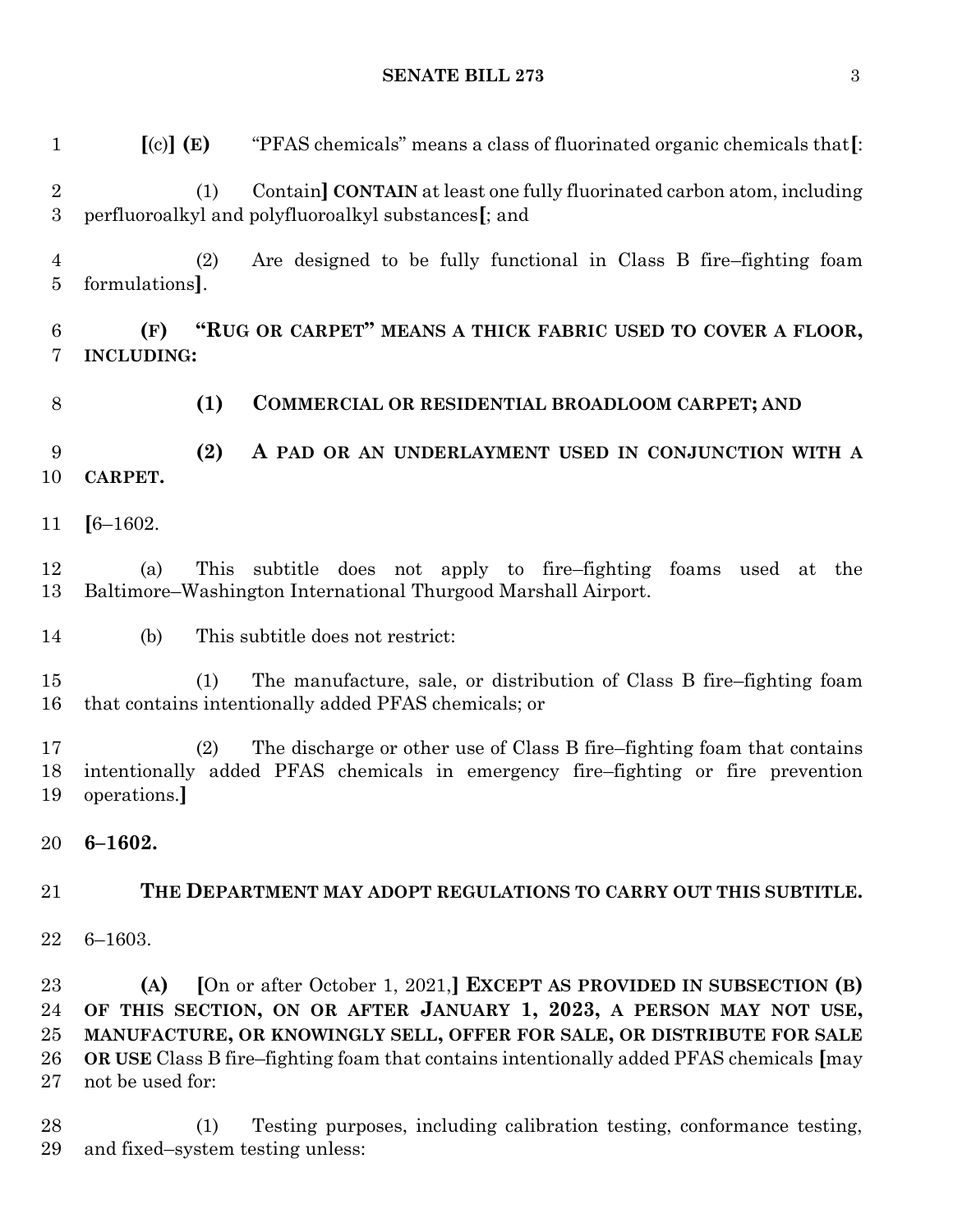(i) The use is required by law or by the agency having jurisdiction over the testing facility; and

 (ii) The testing facility has implemented appropriate containment, treatment, and disposal measures to prevent releases of foam into the environment; or

(2) Training purposes**] IN THE STATE**.

 **(B) (1) A PERSON THAT IS AUTHORIZED UNDER FEDERAL LAW TO USE CLASS B FIRE–FIGHTING FOAM THAT CONTAINS INTENTIONALLY ADDED PFAS CHEMICALS:**

 **(I) MAY NOT RELEASE THE FOAM DIRECTLY INTO THE ENVIRONMENT, INCLUDING THROUGH UNSEALED GROUND, SOAKAGE PITS, WATERWAYS, OR UNCONTROLLED DRAINS; AND**

- **(II) SHALL:**
- 

**1. FULLY CONTAIN ALL RELEASES ON SITE;**

 **2. IMPLEMENT CONTAINMENT MEASURES, INCLUDING BUNDS AND PONDS, THAT ARE CONTROLLED AND IMPERVIOUS TO PFAS CHEMICALS AND DO NOT ALLOW FIREWATER, WASTEWATER, RUNOFF, AND OTHER WASTES TO BE RELEASED INTO THE ENVIRONMENT, INCLUDING SOILS, GROUNDWATER, WATERWAYS, AND STORMWATER;**

 **3. DISPOSE OF ALL FIREWATER, WASTEWATER, RUNOFF, AND OTHER WASTES IN A WAY THAT PREVENTS RELEASES INTO THE ENVIRONMENT;**

 **4. WITHIN 5 DAYS AFTER A RELEASE IN VIOLATION OF ITEM (I) OF THIS PARAGRAPH, REPORT THE RELEASE TO THE DEPARTMENT, INCLUDING INFORMATION ON THE IDENTITY OF THE FOAM, THE QUANTITY USED, THE TOTAL PFAS CONCENTRATION, AND THE FORM OF ANY WASTE THAT CONTAINS PFAS CHEMICALS; AND**

 **5. MAINTAIN DOCUMENTATION ON ANY MEASURES TAKEN UNDER THIS PARAGRAPH.**

 **(2) (I) IN INVESTIGATING COMPLIANCE WITH THIS SUBSECTION, THE DEPARTMENT, THE ATTORNEY GENERAL, A STATE'S ATTORNEY FOR A COUNTY OR BALTIMORE CITY, A COUNTY ATTORNEY, OR A CITY ATTORNEY MAY REQUEST DOCUMENTATION MAINTAINED UNDER PARAGRAPH (1) OF THIS SUBSECTION.**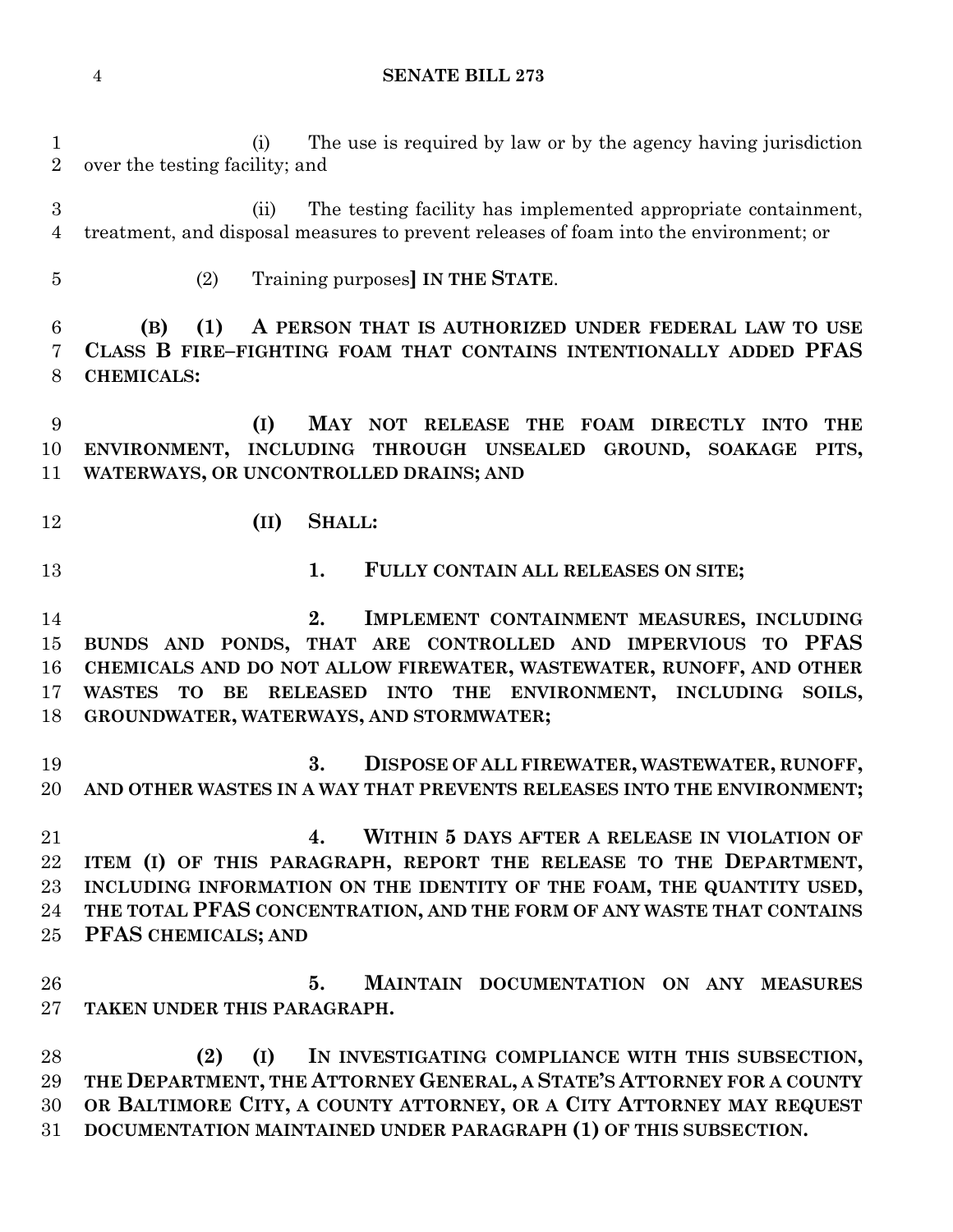**(II) A PERSON THAT RECEIVES A REQUEST UNDER SUBPARAGRAPH (I) OF THIS PARAGRAPH SHALL PROVIDE THE DOCUMENTATION ON REQUEST.**

 **(3) A FAILURE TO MEET THE REQUIREMENTS OF PARAGRAPH (1) OR (2) OF THIS SUBSECTION DOES NOT PRECLUDE THE USE OF CLASS B FIRE–FIGHTING FOAM CONTAINING INTENTIONALLY ADDED PFAS CHEMICALS IF THE FAILURE WAS A RESULT OF FACTORS BEYOND THE CONTROL OF THE PERSON.**

 **(C) (1) IF A PERSON SELLS PERSONAL PROTECTIVE EQUIPMENT THAT CONTAINS PFAS CHEMICALS IN THE STATE, THE PERSON SHALL PROVIDE WRITTEN NOTICE TO THE PURCHASER AT THE TIME OF THE SALE THAT INCLUDES:**

 **(I) A STATEMENT THAT THE PERSONAL PROTECTIVE EQUIPMENT CONTAINS PFAS CHEMICALS; AND**

 **(II) THE REASON THAT THE PERSONAL PROTECTIVE EQUIPMENT CONTAINS PFAS CHEMICALS.**

 **(2) BOTH THE PERSON SELLING PERSONAL PROTECTIVE EQUIPMENT THAT CONTAINS PFAS CHEMICALS AND THE PURCHASER OF THE PERSONAL PROTECTIVE EQUIPMENT SHALL RETAIN THE NOTICE UNDER PARAGRAPH (1) OF THIS SUBSECTION FOR AT LEAST 3 YEARS AFTER THE DATE OF THE SALE.**

**[**6–1604.

Nonfluorinated training foam shall be used for purposes of fire–fighting training.**]**

**6–1604.**

 **A PERSON MAY NOT DISPOSE OF A CLASS B FIRE–FIGHTING FOAM THAT CONTAINS INTENTIONALLY ADDED PFAS CHEMICALS:**

 **(1) USING INCINERATION, INCLUDING BY BURNING, COMBUSTION, PYROLYSIS, GASIFICATION, THERMAL OXIDATION, ACID RECOVERY FURNACE OR OXIDIZER, ORE ROASTER, CEMENT KILN, LIGHTWEIGHT AGGREGATE KILN, INDUSTRIAL FURNACE BOILER, AND PROCESS HEATER; OR**

- **(2) IN A LANDFILL.**
- **6–1604.1.**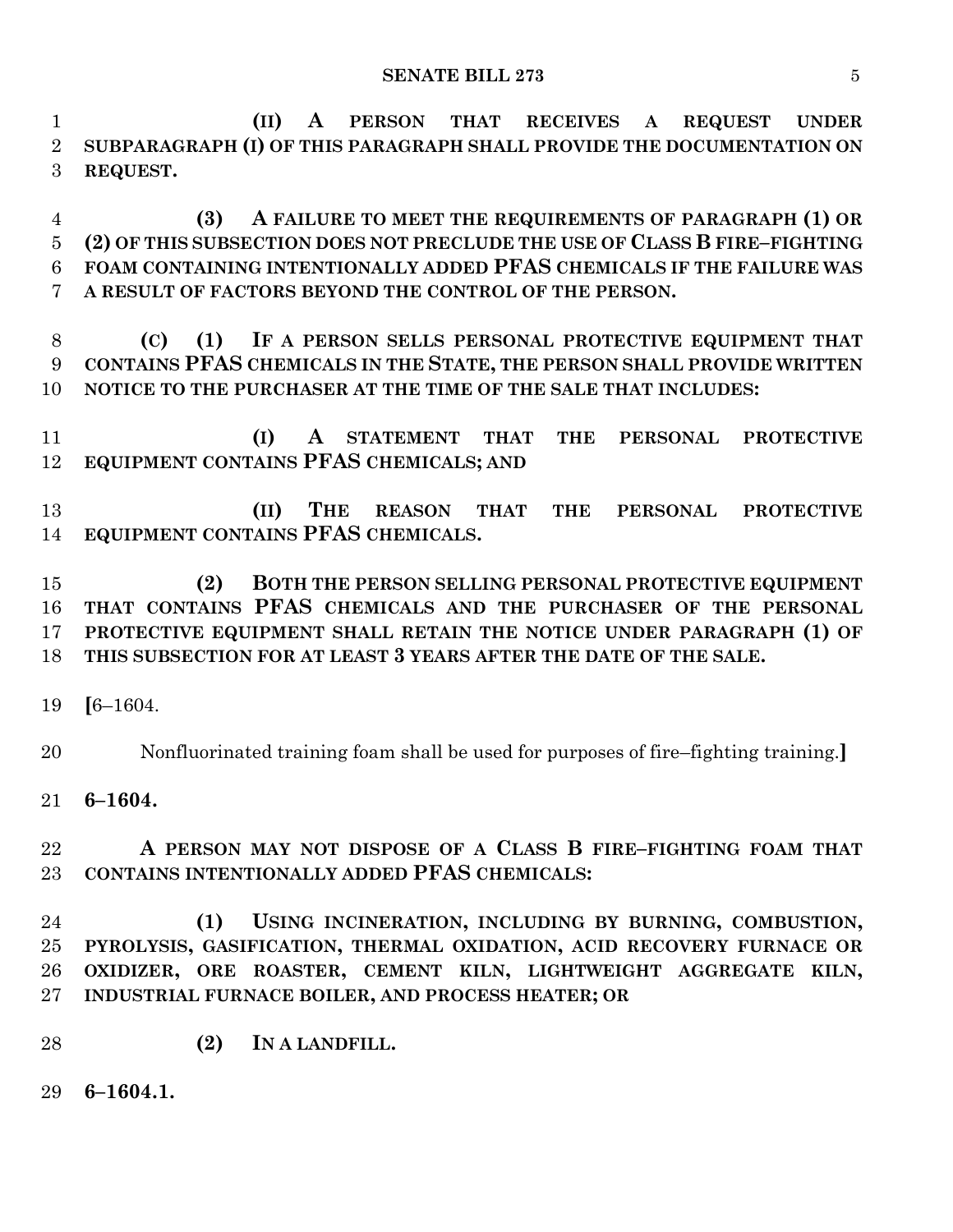**(A) THIS SECTION DOES NOT APPLY TO THE SALE OR RESALE OF A USED RUG OR CARPET.**

 **(B) ON OR AFTER JANUARY 1, 2023, A PERSON MAY NOT MANUFACTURE, SELL, OFFER FOR SALE, OR DISTRIBUTE FOR SALE OR USE IN THE STATE A RUG OR CARPET TO WHICH PFAS CHEMICALS HAVE BEEN INTENTIONALLY ADDED.**

 **(C) (1) A PERSON THAT MANUFACTURES, SELLS, OFFERS FOR SALE, OR DISTRIBUTES FOR SALE OR USE IN THE STATE A RUG OR CARPET SHALL ESTABLISH A CERTIFICATE OF COMPLIANCE TO ATTEST THAT THE RUG OR CARPET IS IN COMPLIANCE WITH THE REQUIREMENTS OF THIS SECTION.**

 **(2) WITHIN 30 DAYS AFTER A REQUEST BY THE DEPARTMENT, A PERSON SHALL PROVIDE THE CERTIFICATE OF COMPLIANCE ESTABLISHED UNDER PARAGRAPH (1) OF THIS SUBSECTION TO THE DEPARTMENT.**

- 6–1605.
- A person who violates this subtitle is subject to:
- (1) For a first violation, a civil penalty not exceeding \$500; and

### (2) For a second or subsequent violation, a civil penalty not exceeding \$1,000.

- 9–1901.
- (a) In this subtitle the following words have the meanings indicated.
- (b) "Distributor" means any person that:
- (1) Sells a packaged product to a retailer; or
- (2) Receives a shipment or consignment of, or in any other manner acquires, packaged products for distribution to a retailer for:
- (i) Sale to a consumer; or
- (ii) Promotional purposes.

 **(C) "FOOD PACKAGE" MEANS A PACKAGE THAT IS DESIGNED FOR DIRECT FOOD CONTACT, INCLUDING:**

 **(1) A FOOD OR BEVERAGE PRODUCT THAT IS CONTAINED IN A FOOD PACKAGE OR TO WHICH A FOOD PACKAGE IS APPLIED;**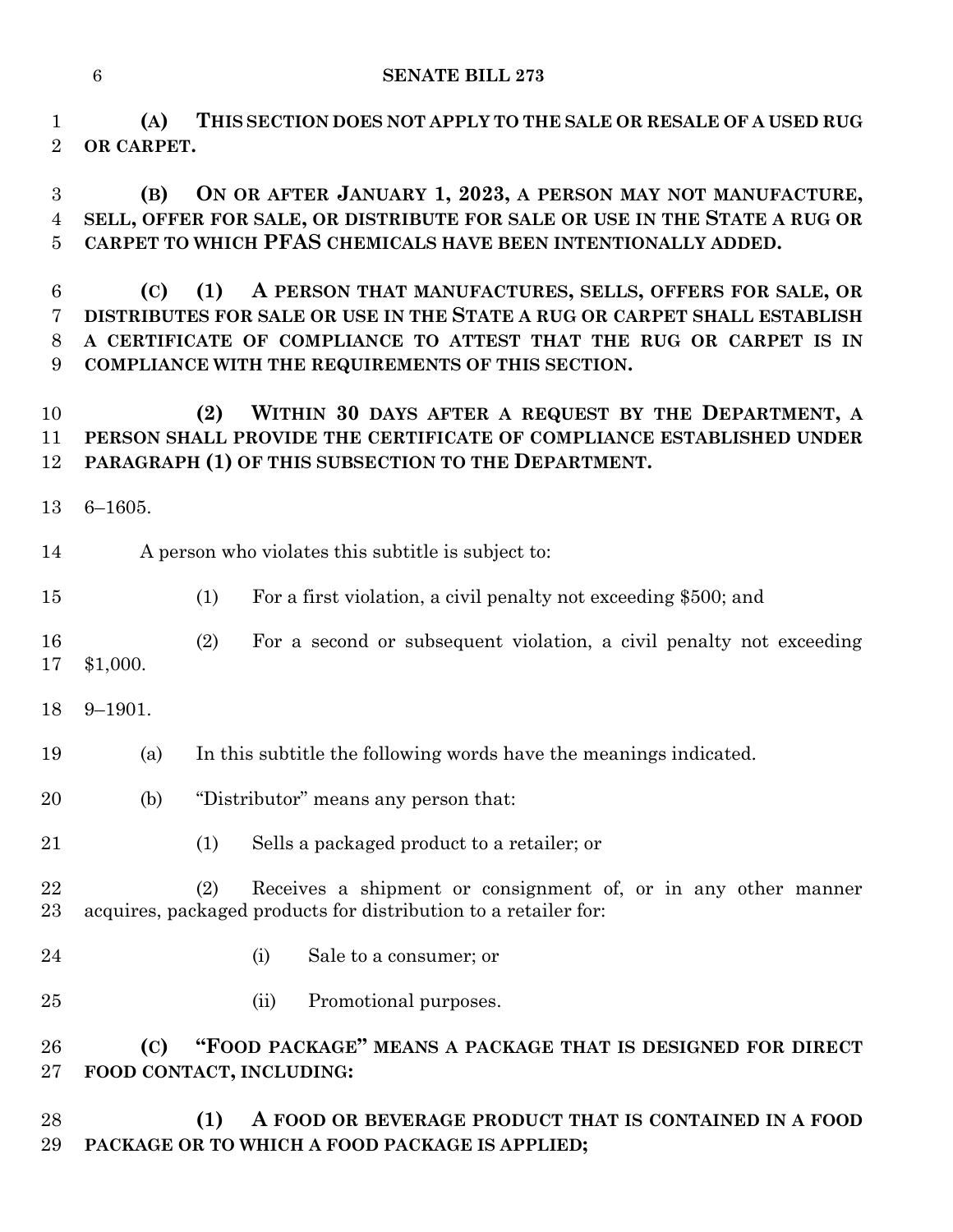**SENATE BILL 273** 7

 **(2) A PACKAGING COMPONENT OF A FOOD PACKAGE; AND (3) PLASTIC DISPOSABLE GLOVES USED IN COMMERCIAL OR INSTITUTIONAL FOOD SERVICE. (D) "INTENTIONALLY ADDED" MEANS THE ACT OF DELIBERATELY USING A CHEMICAL IN THE FORMATION OF A PACKAGE OR PACKAGING COMPONENT WHEN THE CHEMICAL'S CONTINUED PRESENCE IS DESIRED IN THE FINAL PACKAGE OR PACKAGING COMPONENT TO PROVIDE A SPECIFIC CHARACTERISTIC. [**(c)**] (E)** (1) "Manufacturer" means any person that manufactures a package or packaging component. (2) "Manufacturer" includes any person that sells a package or packaging component to a distributor. **[**(d)**] (F)** (1) "Package" means a container used to market, protect, or handle a product. (2) "Package" includes: (i) A unit package, an intermediate package, and a shipping container as defined by the American Society for Testing and Materials; and (ii) An unsealed receptacle such as a carrying case, crate, cup, pail, rigid foil or other tray, wrap, wrapping film, bag, and tub. **[**(e)**] (G)** (1) "Packaging component" means any individual assembled part of a package. (2) "Packaging component" includes any interior or exterior blocking, bracing, cushioning, weatherproofing, coating, closure, label, ink, dye, pigment, adhesive, or any other additive. (3) "Packaging component" does not include any package or packaging component that contains cadmium and is intended for reuse more than 5 times. **(H) "PFAS CHEMICALS" MEANS A CLASS OF FLUORINATED ORGANIC CHEMICALS THAT CONTAIN AT LEAST ONE FULLY FLUORINATED CARBON ATOM, INCLUDING PERFLUOROALKYL AND POLYFLUOROALKYL SUBSTANCES.** 9–1902. (a) Except as provided in §§ 9–1903 and 9–1904 of this subtitle, on or after July 1, 1993, a manufacturer or distributor may not sell or offer for sale or for promotional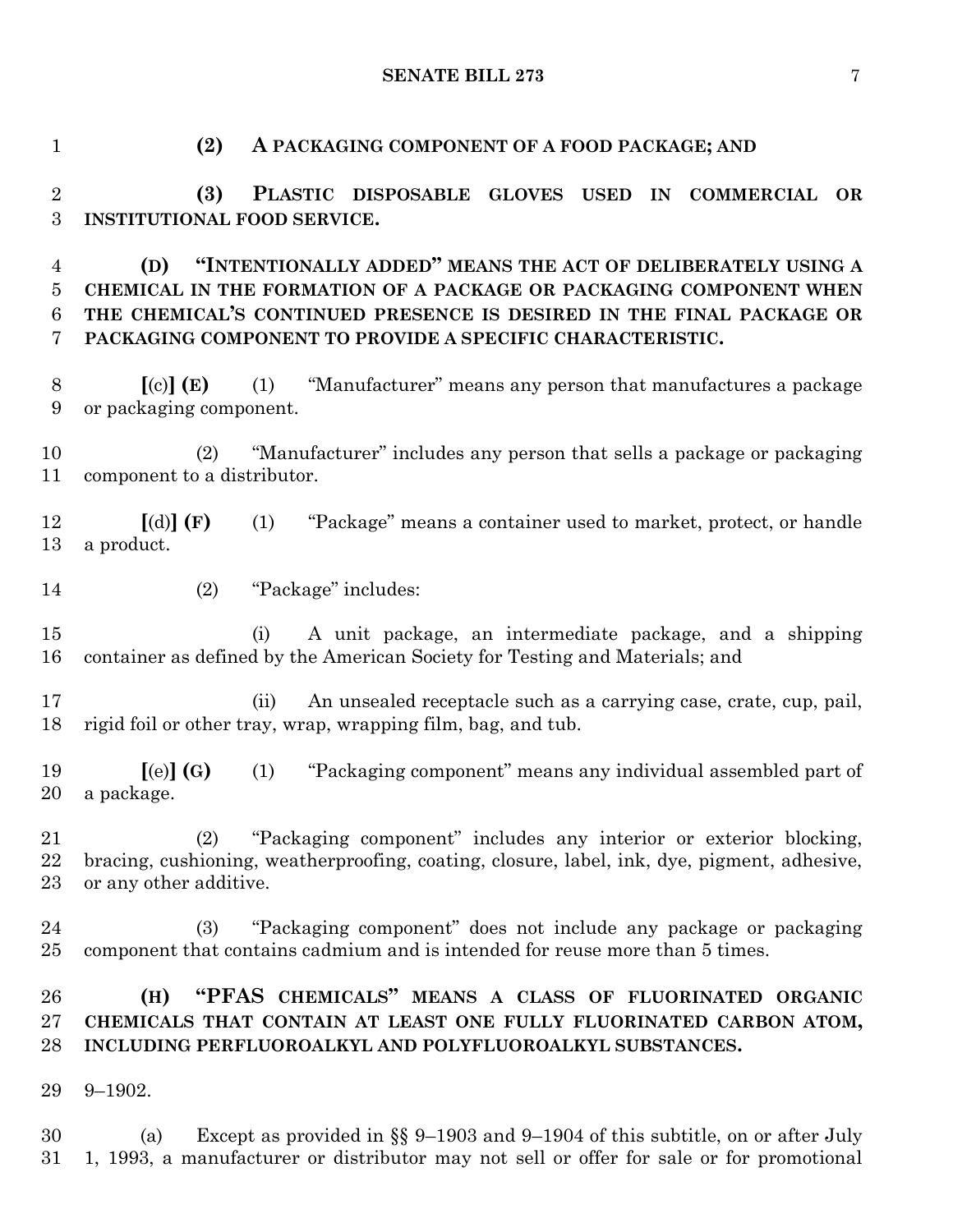purposes any package or packaging component or any product in a package or packaging

| $\overline{2}$<br>3  | component to which any of the following was intentionally added during manufacture or<br>distribution:                                                                                                                                                        |                                                                                                                                            |  |
|----------------------|---------------------------------------------------------------------------------------------------------------------------------------------------------------------------------------------------------------------------------------------------------------|--------------------------------------------------------------------------------------------------------------------------------------------|--|
| $\overline{4}$       | (1)                                                                                                                                                                                                                                                           | Lead;                                                                                                                                      |  |
| $\overline{5}$       | (2)                                                                                                                                                                                                                                                           | Cadmium;                                                                                                                                   |  |
| 6                    | (3)                                                                                                                                                                                                                                                           | Mercury; or                                                                                                                                |  |
| 7                    | (4)                                                                                                                                                                                                                                                           | Hexavalent chromium.                                                                                                                       |  |
| 8<br>9<br>10         | The sum of the concentration levels of lead, cadmium, mercury, and<br>(b)<br>hexavalent chromium incidentally present in a package or packaging component may not<br>exceed:                                                                                  |                                                                                                                                            |  |
| 11                   | (1)                                                                                                                                                                                                                                                           | By July 1, 1993, 600 parts per million by weight or $0.06\%$ ;                                                                             |  |
| 12                   | (2)                                                                                                                                                                                                                                                           | By July 1, 1994, 250 parts per million by weight or $0.025\%$ ; and                                                                        |  |
| 13                   | (3)                                                                                                                                                                                                                                                           | By July 1, 1995, 100 parts per million by weight or $0.01\%$ .                                                                             |  |
| 14<br>15             | Tin plated steel that meets the American Society for Testing and Materials<br>$\left( \mathrm{c}\right)$<br>Specification A–623 shall be considered a single packaging component.                                                                             |                                                                                                                                            |  |
| 16<br>17<br>18<br>19 | ON OR AFTER JANUARY 1, 2023, A MANUFACTURER OR DISTRIBUTOR<br>(D)<br>MAY NOT MANUFACTURE, SELL, OFFER FOR SALE, OR DISTRIBUTE FOR SALE OR USE<br>IN THE STATE A FOOD PACKAGE OR FOOD PACKAGING COMPONENT TO WHICH PFAS<br>CHEMICALS WERE INTENTIONALLY ADDED. |                                                                                                                                            |  |
| 20                   | $9 - 1903.$                                                                                                                                                                                                                                                   |                                                                                                                                            |  |
| 21                   | The provisions of $\S 9-1902(A)$ THROUGH (C) OF this subtitle do not apply to:                                                                                                                                                                                |                                                                                                                                            |  |
| 22<br>23             | (1)                                                                                                                                                                                                                                                           | If it contains a code indicating the date of manufacture, a package or<br>packaging component that was manufactured prior to July 1, 1993; |  |
| 24<br>25<br>26       | Until July 1, 1997, a package and packaging component that would not<br>(2)<br>exceed the concentration levels set forth in $\S 9-1902$ of this subtitle but for the addition of<br>recycled materials;                                                       |                                                                                                                                            |  |
| 27<br>28             | (3)<br>9–1904 of this subtitle; and                                                                                                                                                                                                                           | A package or packaging component conditionally exempt under §                                                                              |  |
| 29                   | (4)                                                                                                                                                                                                                                                           | Any alcoholic beverage bottled before October 1, 1992.                                                                                     |  |
| 30                   | $9 - 1904.$                                                                                                                                                                                                                                                   |                                                                                                                                            |  |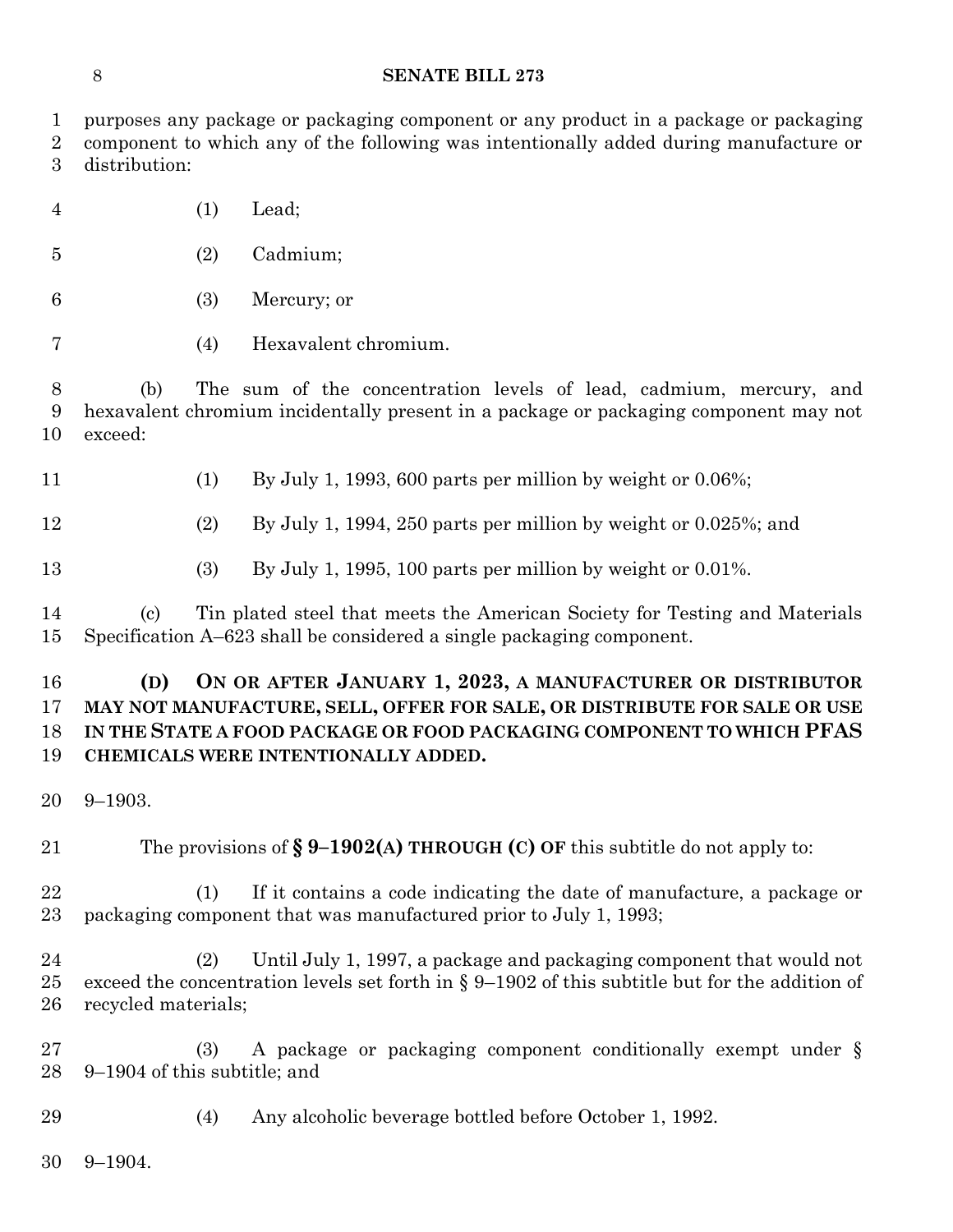#### **SENATE BILL 273** 9

 (a) A manufacturer or distributor of a package or packaging component may submit to the Department an application for a conditional exemption from the provisions of **§ 9–1902(A) THROUGH (C) OF** this subtitle.

 (b) On the written application of a manufacturer or distributor, the Department may grant a conditional exemption if the Department finds that:

 (1) In order to comply with a health or safety requirement of federal law, lead, cadmium, mercury, or hexavalent chromium have been added to the package or packaging component in the manufacturing, forming, printing, or distribution process; or

 (2) The regulated substance is essential to the protection, safe handling, or function of the package contents.

- (c) A conditional exemption granted under this section:
- (1) Expires 2 years after the date the Department grants the exemption; and

 (2) If the manufacturer or distributor meets the criteria under subsection (b) of this section, may be renewed for additional periods of 2 years.

9–1905.

(a) To enforce the provisions of this subtitle, the Department may:

 (1) Notify a manufacturer that there are grounds for suspecting that a package or packaging component produced by the manufacturer may not be in compliance with the provisions of this subtitle; and

 (2) Request the manufacturer to certify that the package or packaging component is in compliance**, INCLUDING BY REQUESTING THE MANUFACTURER'S CERTIFICATE OF COMPLIANCE ESTABLISHED UNDER SUBSECTION (C) OF THIS SECTION**.

 (b) If the manufacturer certifies that the package or packaging component is exempt under § 9–1903 of this subtitle, the manufacturer shall identify the specific basis on which the exemption is claimed.

 **(C) (1) A MANUFACTURER OR DISTRIBUTOR THAT MANUFACTURES, SELLS, OFFERS FOR SALE, OR DISTRIBUTES FOR USE IN THE STATE A FOOD PACKAGE OR FOOD PACKAGING COMPONENT SHALL ESTABLISH A CERTIFICATE OF COMPLIANCE TO ATTEST THAT THE FOOD PACKAGE OR FOOD PACKAGING COMPONENT IS IN COMPLIANCE WITH THE REQUIREMENTS OF § 9–1902(D) OF THIS SUBTITLE.**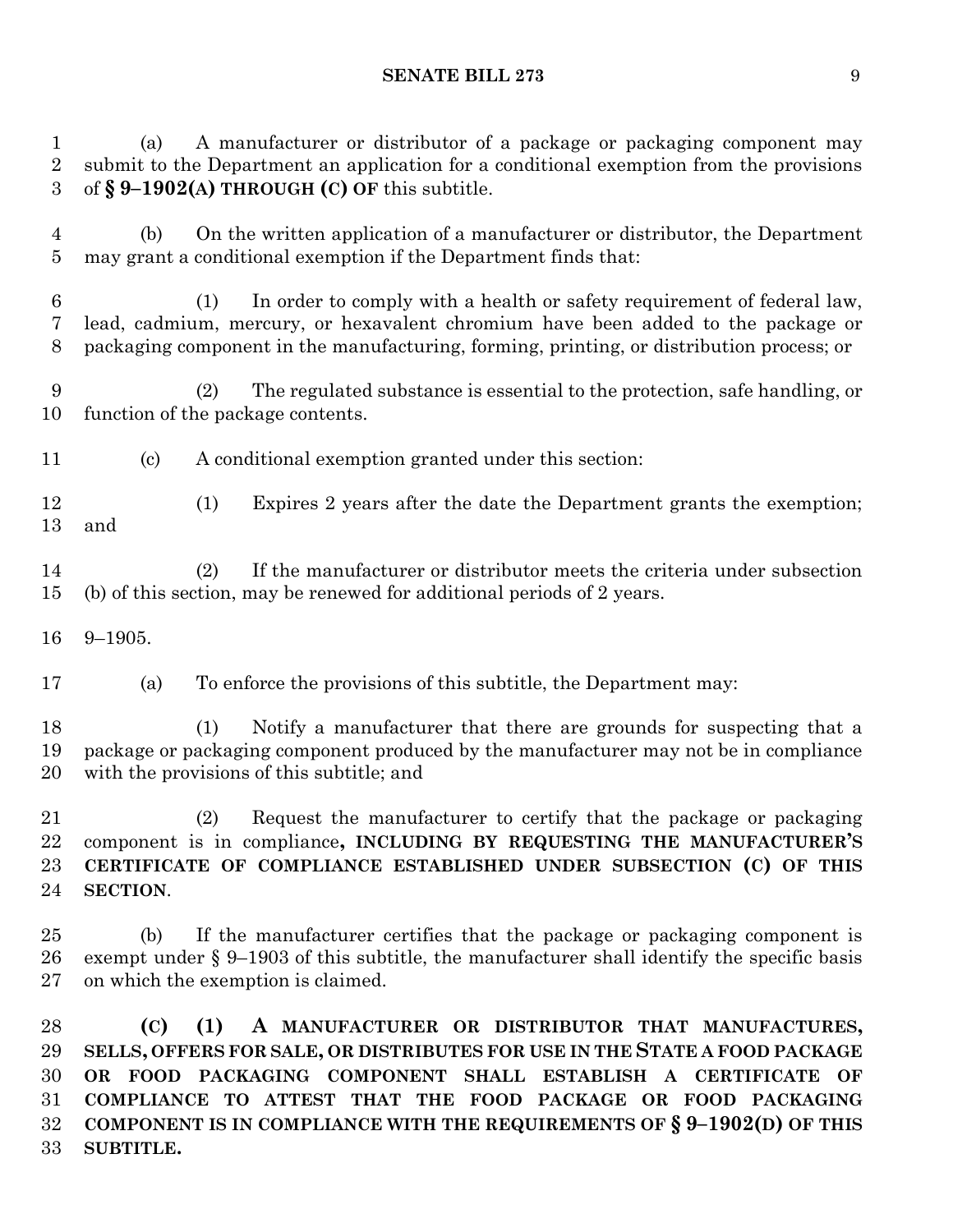## **(2) WITHIN 30 DAYS AFTER A REQUEST BY THE DEPARTMENT, A MANUFACTURER SHALL PROVIDE THE CERTIFICATE OF COMPLIANCE ESTABLISHED UNDER PARAGRAPH (1) OF THIS SUBSECTION TO THE DEPARTMENT.**

 **[**(c)**] (D)** If the manufacturer **OR DISTRIBUTOR** fails to certify that the package or packaging component is in compliance or is exempt, the Department may seek an injunction under § 9–1906 of this subtitle to require the manufacturer **OR DISTRIBUTOR**  to withdraw the package or packaging component in question from sale or promotional use within the State.

## SECTION 2. AND BE IT FURTHER ENACTED, That:

 (a) On or before December 31, 2022, the Department of the Environment shall report to the General Assembly, in accordance with § 2–1257 of the State Government Article, on:

 (1) the location and results of any testing for PFAS chemicals, as defined in § 6–1601 of the Environment Article, that the Department has conducted on waters of the State;

 (2) any plan the Department has for further testing for PFAS chemicals in waters of the State; and

 (3) any plan the Department has for remediation and public education in areas where the water has been found to be contaminated by PFAS chemicals.

 (b) On or before December 31, 2023, the Department of the Environment and the Maryland Department of Health jointly shall prepare, in coordination with other relevant State agencies, the federal government, local governments, and the public, and submit to the General Assembly, in accordance with § 2–1257 of the State Government Article, a PFAS Action Plan to identify strategies, actions, and funding alternatives to:

 (1) minimize environmental exposure to PFAS chemicals for Maryland residents, in addition to regulating its use in fire–fighting foam, food packaging and food packaging components, rugs, and carpets;

(2) minimize future releases of PFAS chemicals into the environment;

 (3) identify, assess, and clean up historical releases of PFAS chemicals in Maryland;

 (4) assess any concerns related to environmental justice, health equity, and PFAS chemical contamination; and